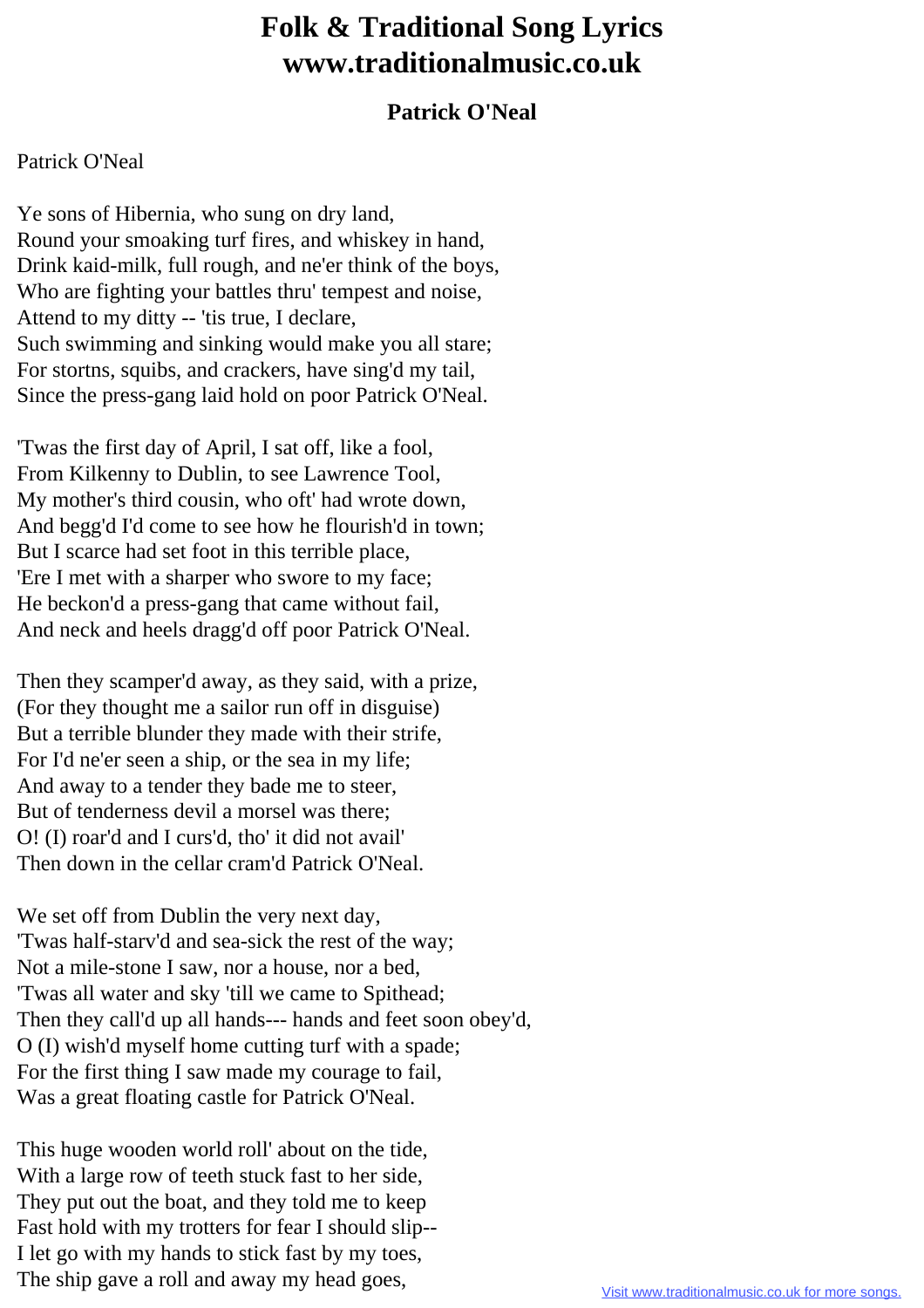I plung'd in the water and dash'd like a whale, 'Till with boat-hooks they fish up poor Patrick O'Neal.

Midsts shouts, jests, and laughter they hoisted me in To this huge wooden world full of riot and din; Such ropes, and such pullies, such sighs (sights) met my eye, And so large were the sheets that they hung up to dry: And I thought it was Noah's ark, stuff'd full of queer guests, Hogs, pedlars, geese, sailor, and all other beasts-- Some drinking bladders of gin, some drank pitchers of ale, And they sung, curs'd, and laughed at poor Patrick O'Neal.

All confounded with bother I began to look queer, When the boatswain's shrill pipe made all hands appear, Up the ropes like monkies they singing did swear, Then like gibbets and rope-dancers swung in the air; They clapt sticks in a capstan, (as I afterwards found) The chap sat and fif'd as they turned him around; The ship run her anchor, spread her wings, and set sail, With a freight of live lumber, and Patrick O'Neal.

Then to go down below I exprest a great wish, Where they live under water like so many fish; I was put in a mess with some more of the crew, And, it being banyan-day, they gave me burgue: For a bed they'd a sack, hung high as my chin, They call'd it a hammock, and bade me get in, I lay hold, took a leap, but my footing being frail, It swang me clean over!\_\_\_ poor Patrick O'Neal.

With some help I got in, where I rocked all night, The day broke my rest in a terrible fright; 'Up hammocks, down chests,' was cry'd from all parts, 'There's a French ship in sight!' -- up and down went my heart! To a gun I was station'd, they cry'd with an oath, To pull off his breeches, unmuzzle his mouth! They took off the apron that cover'd his tail, And the leading-strings gave to Patrick O'Neal.

Our thick window shutters we pull'd up with speed, And we run out our bull dogs of true English breed: The Captain cry'd England and Ireland, my boys,' When he mention'd old Ireland my heart made a noise! Our sweet little guns did the Frenchman defy, We clapt fire on his back and bade him let fly; His voice made me leay (?), tho' I'd hold by his tail, The beast then flew bock (sic) and threw Patrick O'Neal.

Then we lather'd away, by my soul, hob and nob,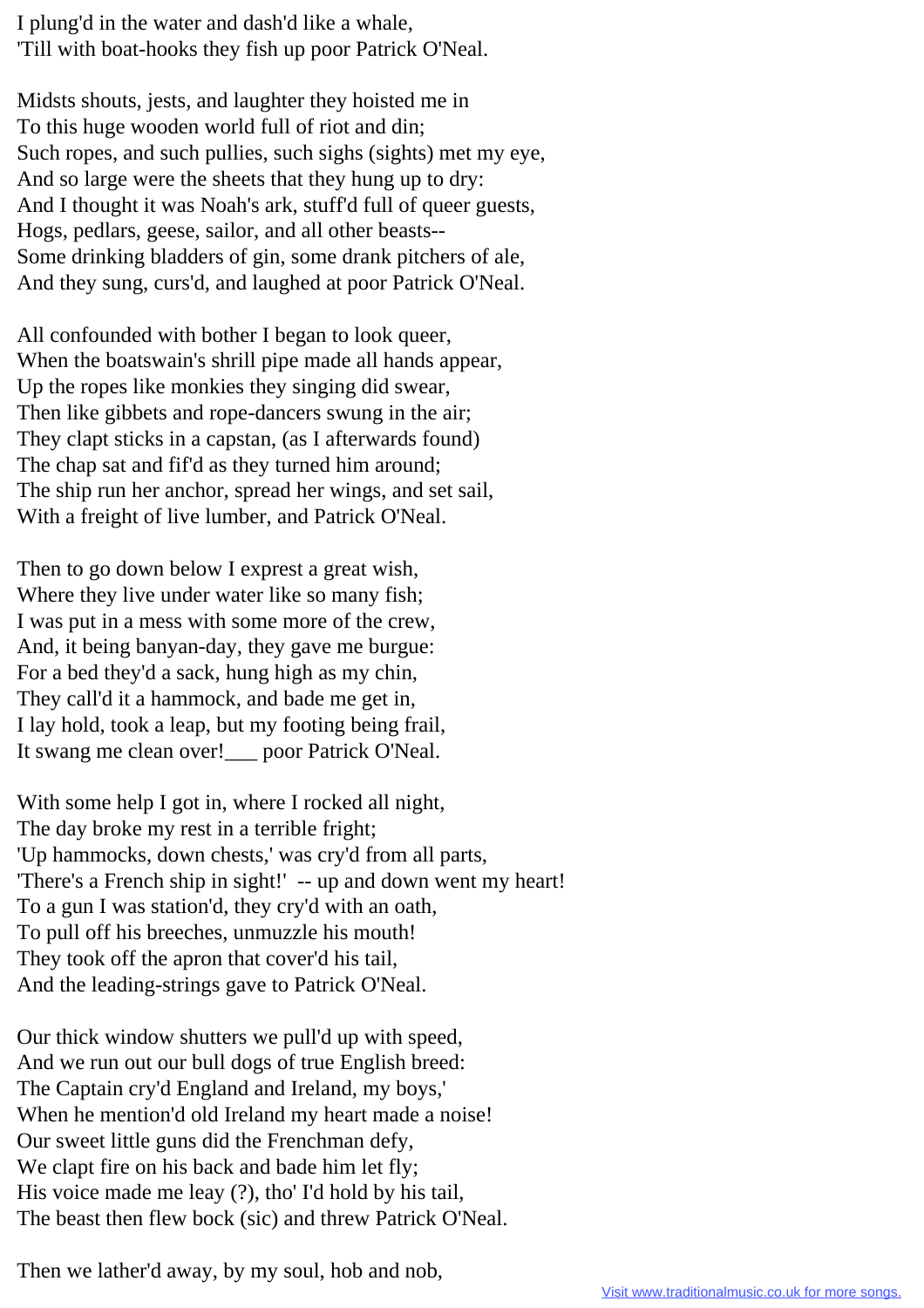'Till the Frenchmen gave up what they thought a bad job; Then to tie him behind a long cord they did bring, And we led him along, like a pig in (sic) a string! So home to Old England we led the French boy, O the sight of the land made me sea-sick with joy; They made a new peace when the war was too stale, And set all hands adrift, and poor Patrick O'Neal.

Now safe on dry land a carousing I'll steer, Nor cat-head, nor cat-block, nor boatswain's cat fear; While there's shot in the locker I'll sing and be bound, That Saturday night shall last all the year round: But should peace grow too sleep (?), and war come again, By the piper of Leinster I'd venture again--- Returning I'll bring you, good folks a fresh tale, 'Till you'll cry, 'till you laugh at poor Patrick O'Neal.

 This excellent Irish sea song is in two undated songbooks without music, published by Wm. Lane in London, <<The London Songster, Or Musical Boquet>>, c 1793, and <<The Polite Songster; or, Vocal Melody>>, c 1795. This twelve verse version is also in one of the numbers of the periodically issued <<The Charms of Melody>>, Dublin, n.d. (c 1804). A condensed eight verse version, without title, noted to have been sung by a Mr. Norman is in <<The Whim of the Day for 1795>>. The eight verse version commences with the second verse of the longer text. This text is also in <<The Musical Banquet>>, 2nd. edit. p. 119, n.d. (c 1801). Early 19th century chapbooks containing the song are in the White Collection, Newcastle Univ. Library, and at Philadelphia, the latter an American edition.

 An Irish traditional tune, subsequently identified as "The Fine Old Irish Gentleman," with eight verses of "Patrick O'Neal" from a songbook, <<The Northern Minstrel>>, 1829, is in Huntington and Herrmann's <<Sam Henry's Songs of the People>>, 1990, p. 102. The text there is identical to that in The <<Universal Songster>>, II, p. 82-3, London, 1826.

 Another tune is given from the Broadwood Papers, Cecil Sharp House, along with a text of twelve four-line verses in Roy Palmer's <<The Valiant Sailor>>, Cambridge Univ. Press, 1973. Palmer mentions the text in <<The Northern Minstrel>>, but doesn't say from where his text (derived from the short form) is taken.

 A third tune, that given here, 'Patrick O'Neil,' is from a manuscript collection of dance tunes, compiled c 1795-1800.